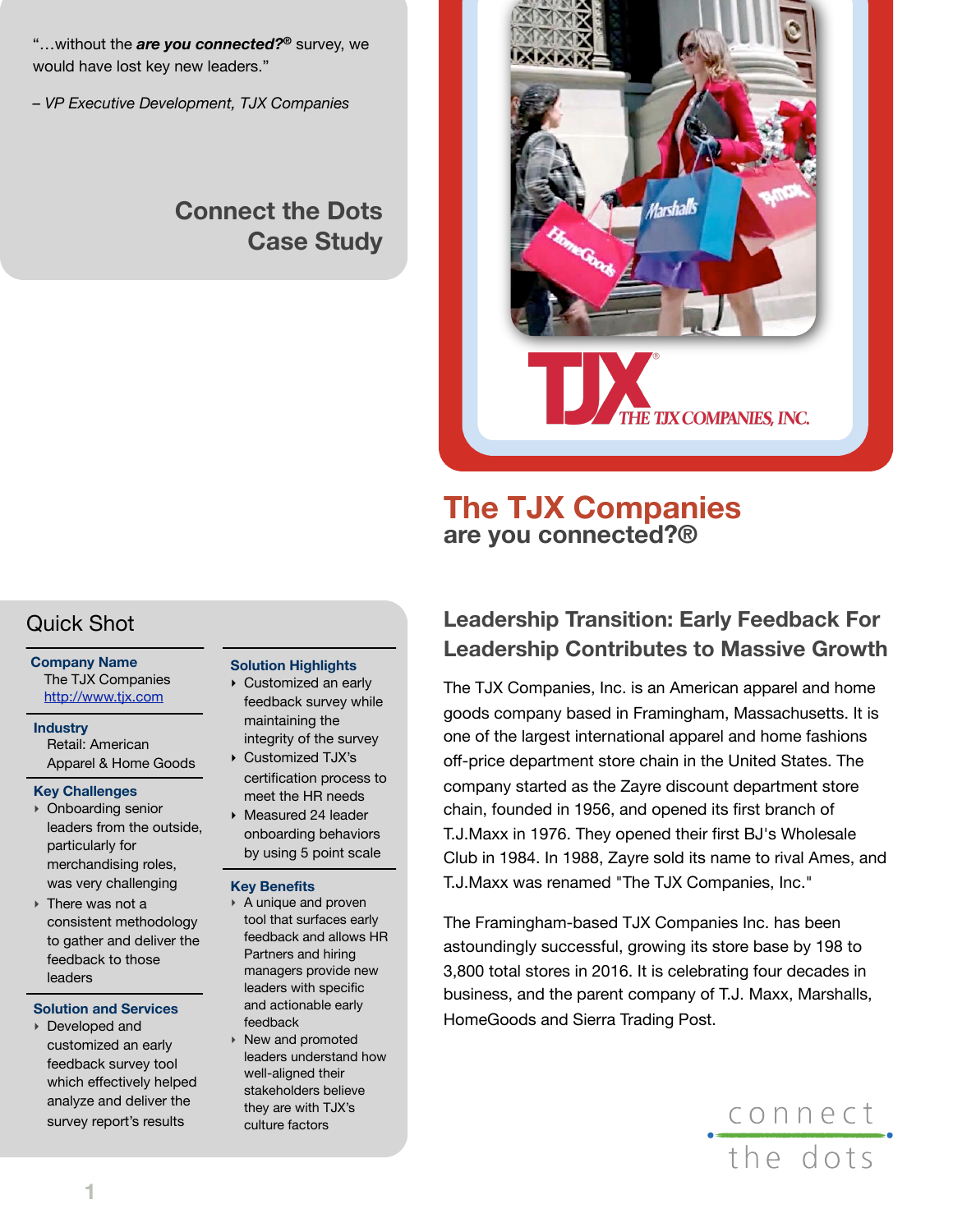The TJX Companies Inc. is pursuing aggressive growth and as a result, needs leadership that can move fast and accomplish ambitious goals with minimal obstacles.

To succeed in the retail industry, companies must anticipate trends, identify driving forces and assess the impact they will have on the industry. Having the right leadership to flow the right merchandise at the right time is crucial to strong merchandise margins.

### **The Challenge: The Need for Consistent Leadership**

TJX has a unique and purposeful culture. Its leaders are expected to exhibit leadership behaviors that are consistent with the culture. Newly hired and promoted leaders need to understand how to successfully navigate that leadership culture.

TJX has a strong track-record of internally promoting their leaders. Human Resources partners support the new leaders through their transition and onboarding process.

However, the Human Resources partners need to have the skills to effectively deliver early feedback. Early feedback is crucial for assessing the strengths and gaps of a new leader so they can continue to receive the guidance they need.

The Global Talent Management leadership team (GTM) needed a tool to provide its new and transitioning leaders with early feedback (within the first 4 months in role) regarding how well they understand their role and the organization and are managing their transition. Connect the Dots (CTD) was contacted to help with the *are you connected?®* tool, a 360° survey that met TJX's need.

As the company continues to grow, mature and acquire new retail brands, the type of leader needed for competitive advantage has evolved. TJX's succession plan clearly spoke to the need to develop and recruit and develop this new type of leader.

TJX found that bringing senior leaders in from the outside, particularly for merchandising roles, was very challenging for both the new leaders and the organization, often taking up to two years to complete the transitioning process. To meet the demands of their changing business, it was critical to create a consistent process that surfaced the culture quickly and engaged the HR Partner and Hiring Manager in supporting the new leaders' success.

TJX also had another challenge. To collect and deliver feedback to transitioning leaders in a culture that is agreeable and additionally, those unfamiliar with receiving such direct assessment were uncomfortable. The HR leaders knew that transitioning leaders needed this feedback to be successful in the complex culture. However, there was not a consistent methodology to gather and deliver the feedback. In addition, the HR team did not have the expertise to determine the appropriate behaviors to measure.